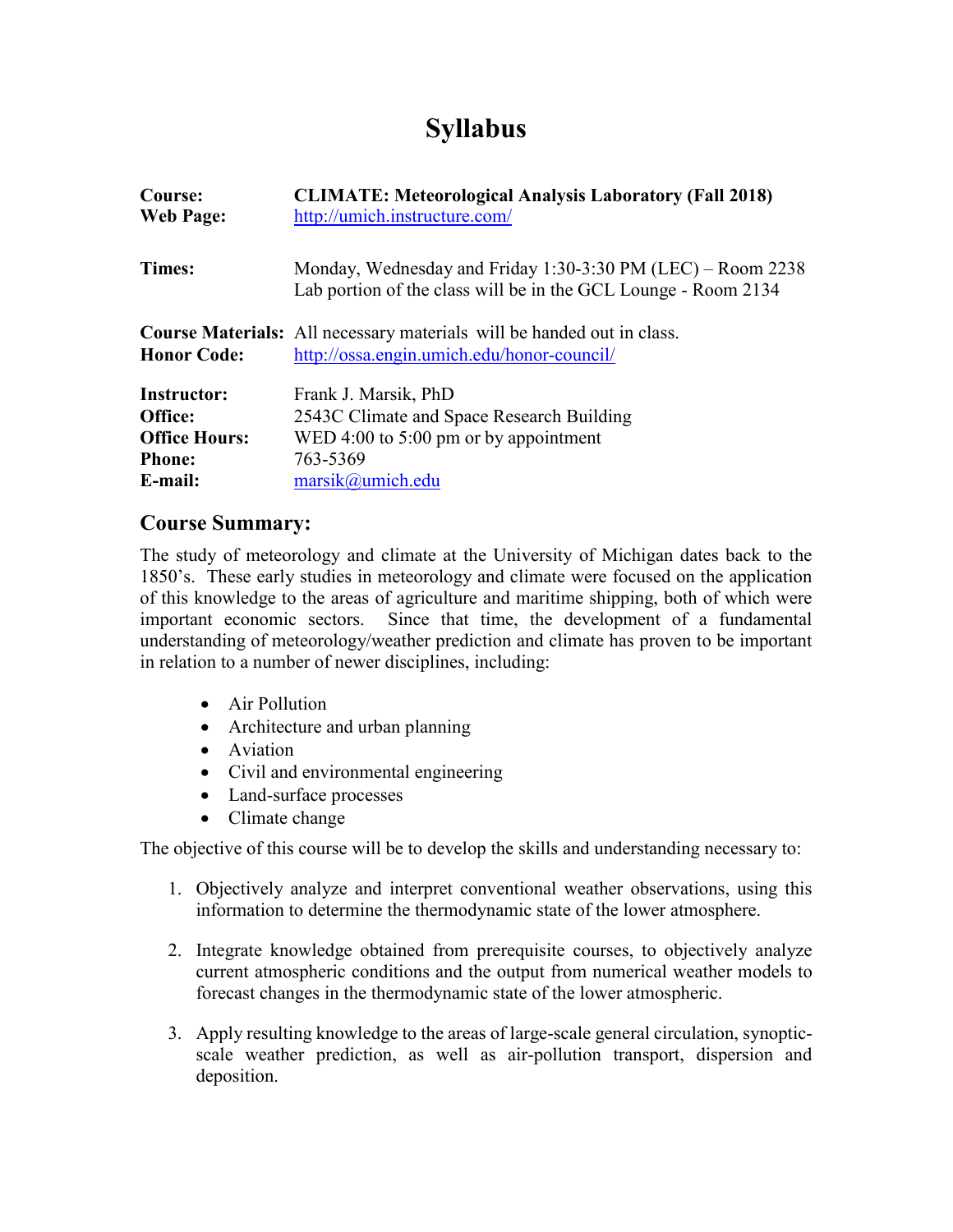### **Course Pre-Requisites:**

It is suggested that students from within the Department of Atmospheric, Oceanic and Space Sciences take Atmospheric Thermodynamics (CLIMATE 350) and Geophysical Fluid Dynamics (CLIMATE 401) courses prior to (or concurrent with) this course. If you are not an CLIMATE major, please see me after class.

## **Course Materials:**

This course does not have a required textbook. In general, the course materials will be drawn from a variety of textbooks, peer-reviewed literature and technical training documents available through the National Oceanic and Atmospheric Administration (NOAA) and the U.S. Air Force. I will hand out pertinent material as needed.

## **Grading and Exam Details:**

The final course grades will be determined using the following guidelines:

| Homework                   | $15\%$                                    |
|----------------------------|-------------------------------------------|
| Forecast Logs              | $15\%$                                    |
| <b>Forecast Discussion</b> | $5\%$                                     |
| Hourly Exam $#1$           | $20\%$                                    |
| Hourly Exam #2             | $20\%$                                    |
| Term Project               | 25 % [20% for Paper; 5% for Presentation] |

The grading for this course will be on a straight scale, percentage-wise: A (94-100), A- (90-93), B+ (87-89), B (84-86), B- (80-83), C+ (77-79), C (74-76), C- (70-73), D+ (67- 69), D (64-66), D- (60-63), Fail (<60).

HOMEWORK: There will be a number of homework assignments that help to underscore the material covered in class. These assignments will be due in class on the assigned due date. Assignments may be turned in late with prior permission only. Assignments turned in late without permission will have one point deducted for each day that assignments are late. If assignments are not turned in within one week of the assigned due date, the student will receive no credit for the assignment. You will receive an incomplete for the term until all assignments have been completed.

FORECASTING AND WEATHER DISCUSSION: We will be having a forecasting competition within the class. Our forecasts will be for Detroit, Michigan, with official verification taken from the Detroit Metropolitan Airport. Details of the forecast rules will be passed out within the first two weeks of class. Forecasts will be entered using the following website: [http://weather.engin.umich.edu/forecastgame/.](http://weather.engin.umich.edu/forecastgame/) If you do not have an account on the website, please visit the site and signup!

The grading for the forecasting portion of the class will be as follows:

 Weather Forecasting Logs: For each Friday class session, students will be responsible for writing a Weather Forecasting Log, which includes: observed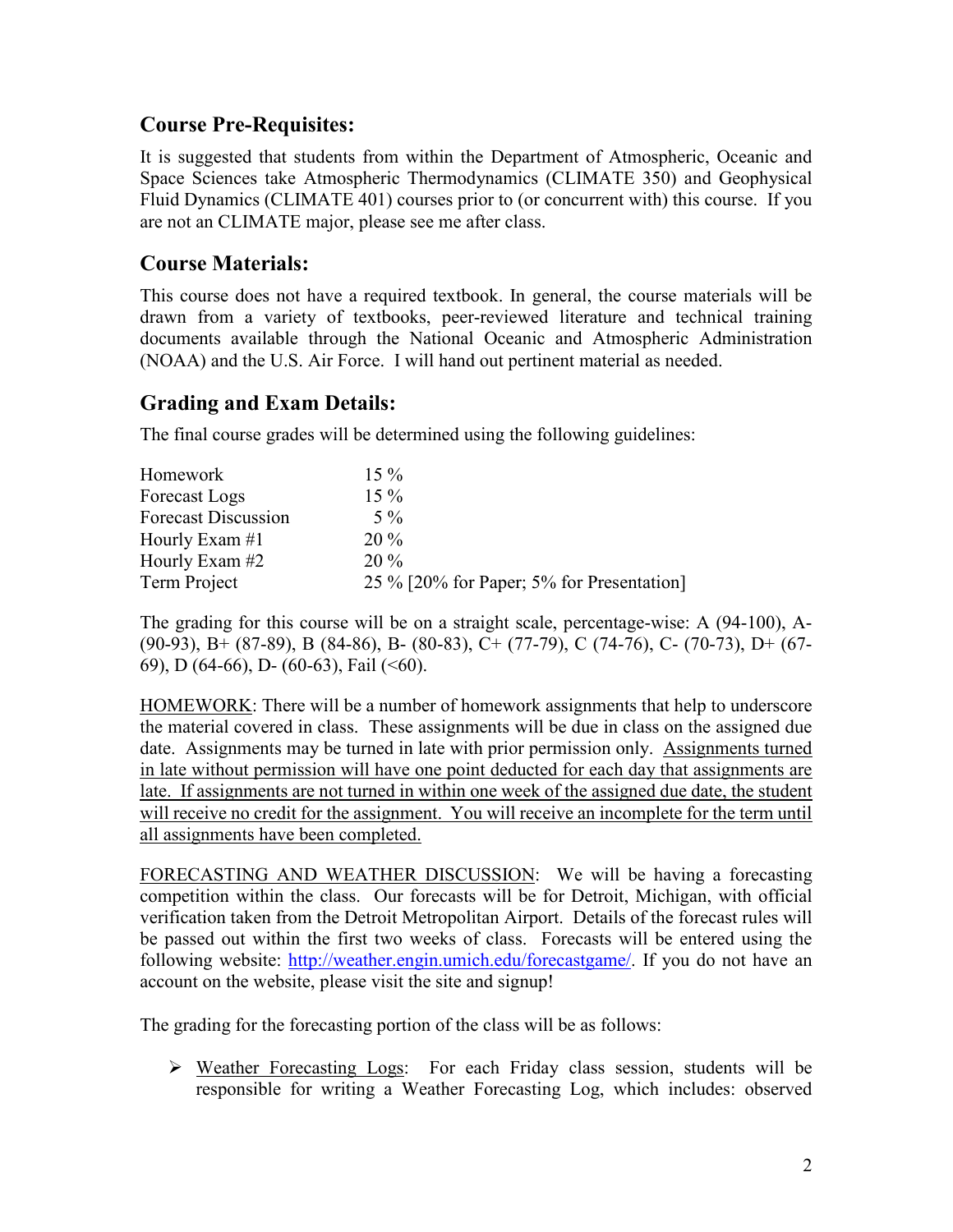conditions, forecast discussion, forecast, verification and verification discussion. Each Weather Forecasting Log will be due at Tuesday, 11:50 pm of the week following the forecast. This will count toward 15% of the total class grade. A template for the Weather Forecasting Log will be located on the Canvas website.

- $\triangleright$  Weather Discussion: For forecasts made on Monday and Wednesday class sessions, I will be leading the forecast discussion. For Friday class sessions, students will be leading the forecast discussions and will be graded based upon their effort and growth during the course of the term. This will count toward 5% of the total class grade.
- YOU WILL NOT BE GRADED ON FORECAST ACCURACY.

HOURLY EXAMS: There will be two hourly exams during the term. The exams have tentatively been scheduled for Friday, October 12<sup>th</sup> and Friday, November 30<sup>th</sup>. There will NOT be a final exam.

TERM PROJECT: Everyone in the class likely has a particular type of meteorological phenomenon that peaks their interest the most. This is an opportunity to spend a significant amount of time studying a particular "significant past weather event" of that type. You will be asked to present a detailed, three-day analysis of conditions associated with the event. The following dates will be important:

- Friday, September  $28<sup>th</sup>$ : You will be required to turn in a one page proposal on which significant weather event you would like to focus on and why. Proposals are due during class. This will provide an ample opportunity to determine if enough data is available for you to perform a sufficiently detailed analysis of your event of interest.
- December  $10^{th}$ : Class Term Project presentations. Reports will be due in my office by 5pm on Friday, December 14<sup>th</sup>. Of course, you may turn them in earlier if you would like. I would appreciate both a paper and an electronic copy. The electronic copy saves the excessive use of ink and the paper copy makes it easier for me to grade and to provide you with comments.

#### OTHER IMPORTANT DATES:

- September  $14^{th}$ : No class due to my attendance at NSF Workshop.
- October  $15^{th}$ : No class due to Fall Study Break (October  $15^{th}$ - $16^{th}$ ).
- November  $19<sup>th</sup>$  and  $21<sup>st</sup>$ : No class during week of Thanksgiving.

**NOTE: If any of the above due dates conflicts with a religious holiday, please see me at least one week in advance to make alternate arrangements.**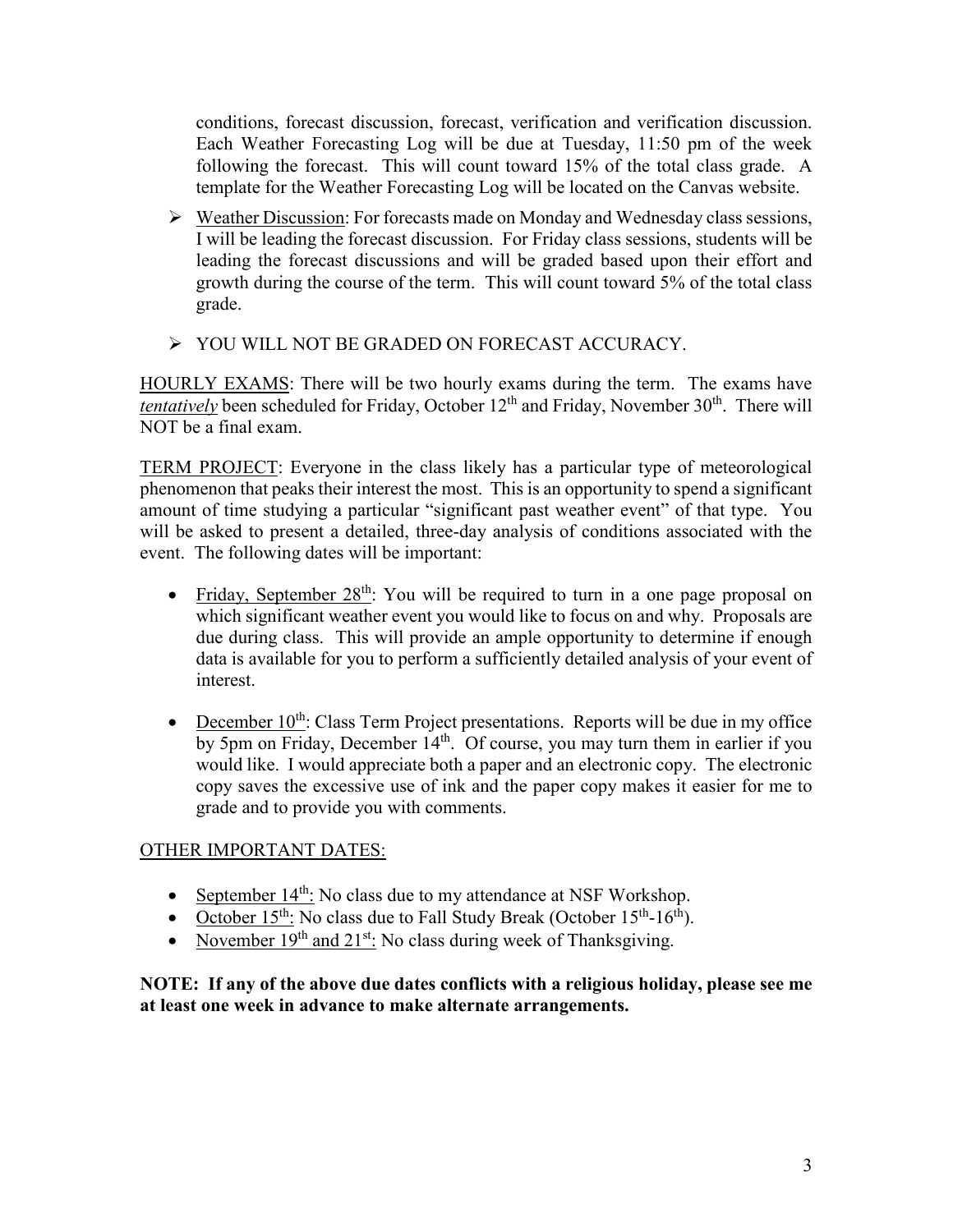# **Course Outline(1)**

- I. Surface Observations
	- a. Observations/Cloud Identification
	- b. ASOS Instrumentation
	- c. Reporting METAR and SYNOPTIC codes
	- d. Station plotting and isopleths
- II. Upper Air Observations
	- a. Measurement
	- b. Reporting TTAA, TTBB and PPBB codes
	- c. Interpretation and analysis of constant pressure maps
	- d. Plotting and Analysis of Skew T diagrams
- III. Radar Data Interpretation
	- a. How measurements are made
	- b. Analysis and Feature Identification
- IV. Numerical Weather Prediction Models
	- a. Model assumptions and differences
	- b. Running your own model simulations with WRF
	- c. Model guidance development and interpretation
- V. Satellite Data Interpretation
	- a. How measurements are made
	- b. Enhancement Curves
	- c. Analysis and Feature Identification
- VI. Forecasting Applications
	- a. Standard daily temperatures, winds and precipitation
	- b. Composite chart analysis for severe convective storms
	- c. Lake effect snow

 $<sup>(1)</sup>$  Additional topics will be added as they become relevant. Also, some adjustment of the</sup> syllabus may be necessary based upon the backgrounds of enrolled students.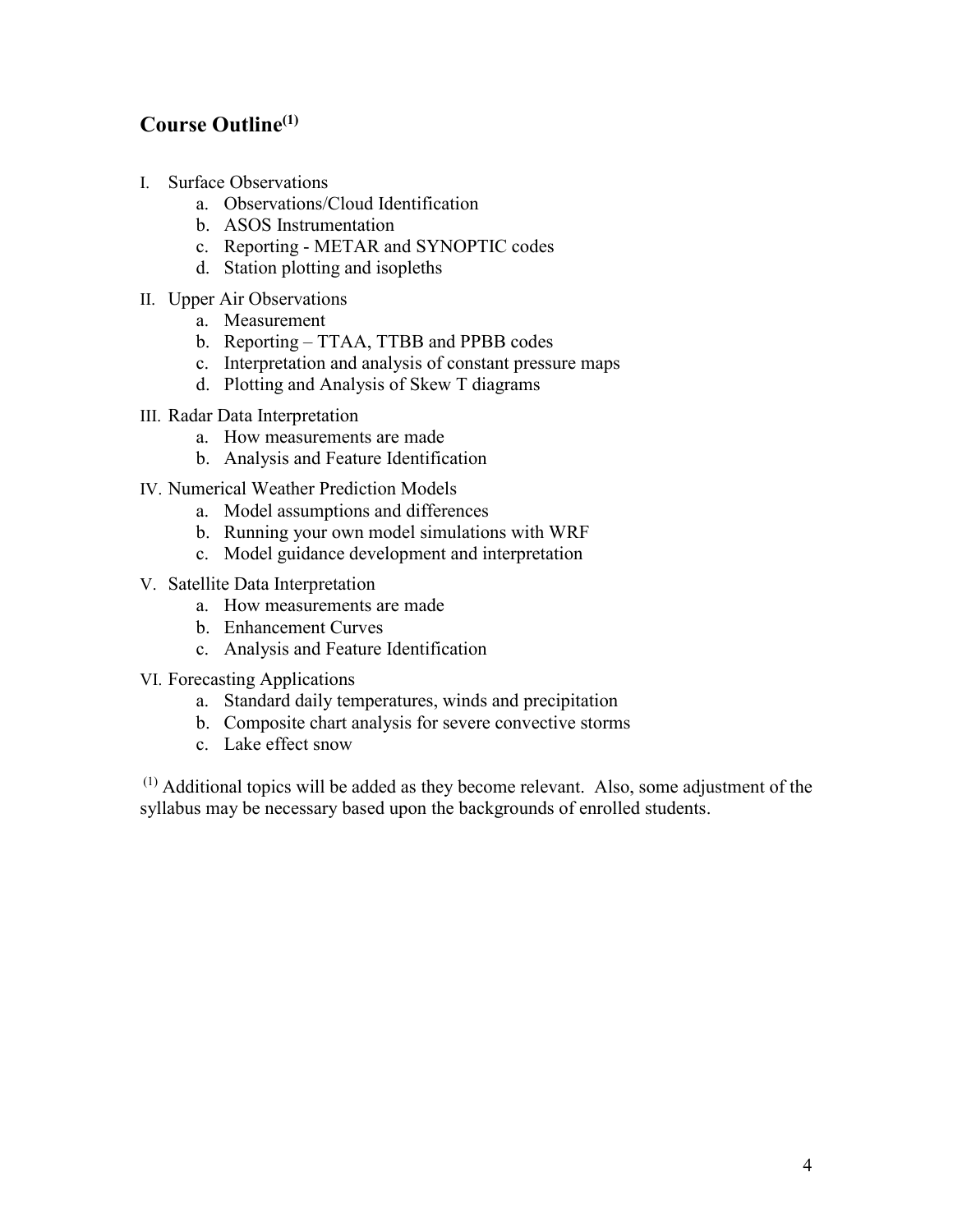# **CLIMATE 440: Meteorological Analysis Laboratory Weather Forecast Log Forecast Location: Detroit, MI (KDTW) Forecast Period Beginning 00 Z on \_\_\_\_\_\_\_\_\_\_\_\_\_\_\_\_\_\_\_**

#### **Observed Local Conditions at 1800 Z:**

| Temperature:                                           | $^{\circ}$ F |
|--------------------------------------------------------|--------------|
| <b>Dew Point:</b>                                      | $^{\circ}$ F |
| <b>Wind Direction:</b>                                 | deg          |
| <b>Wind Speed:</b>                                     | knots        |
| Present Weather (Light Rain, Fog, etc.):               |              |
| Current Clouds (Coverage and Height in 1000s of feet): |              |

#### **Past Local Conditions:**

| Today's 0000Z Temperature at KDTW: | $^{\circ}$ F |
|------------------------------------|--------------|
| Today's 1200Z Temperature at KDTW: | $^{\circ}$ F |

**\_\_\_\_\_\_\_\_\_\_\_\_\_\_\_\_\_\_\_\_\_\_\_\_\_\_\_\_\_\_\_\_\_\_\_\_\_\_\_\_\_\_\_\_\_\_\_\_\_\_\_\_\_\_\_**

#### **Please answer the following questions:**

**What are the dominant weather features that have been impacting the forecast area/location since 0000 UTC (in other words, overnight and thus far today) and how have they influenced our observed conditions? For this section, think in terms trends in our upper level flow, surface pressure patterns and associated fronts, etc.**

**\_\_\_\_\_\_\_\_\_\_\_\_\_\_\_\_\_\_\_\_\_\_\_\_\_\_\_\_\_\_\_\_\_\_\_\_\_\_\_\_\_\_\_\_\_\_\_\_\_\_\_\_\_\_\_\_\_\_\_\_\_\_\_** 

**\_\_\_\_\_\_\_\_\_\_\_\_\_\_\_\_\_\_\_\_\_\_\_\_\_\_\_\_\_\_\_\_\_\_\_\_\_\_\_\_\_\_\_\_\_\_\_\_\_\_\_\_\_\_\_\_\_\_\_\_\_\_\_** 

**\_\_\_\_\_\_\_\_\_\_\_\_\_\_\_\_\_\_\_\_\_\_\_\_\_\_\_\_\_\_\_\_\_\_\_\_\_\_\_\_\_\_\_\_\_\_\_\_\_\_\_\_\_\_\_\_\_\_\_\_\_\_\_** 

**\_\_\_\_\_\_\_\_\_\_\_\_\_\_\_\_\_\_\_\_\_\_\_\_\_\_\_\_\_\_\_\_\_\_\_\_\_\_\_\_\_\_\_\_\_\_\_\_\_\_\_\_\_\_\_\_\_\_\_\_\_\_\_** 

**\_\_\_\_\_\_\_\_\_\_\_\_\_\_\_\_\_\_\_\_\_\_\_\_\_\_\_\_\_\_\_\_\_\_\_\_\_\_\_\_\_\_\_\_\_\_\_\_\_\_\_\_\_\_\_\_\_\_\_\_\_\_\_** 

**\_\_\_\_\_\_\_\_\_\_\_\_\_\_\_\_\_\_\_\_\_\_\_\_\_\_\_\_\_\_\_\_\_\_\_\_\_\_\_\_\_\_\_\_\_\_\_\_\_\_\_\_\_\_\_\_\_\_\_\_\_\_\_**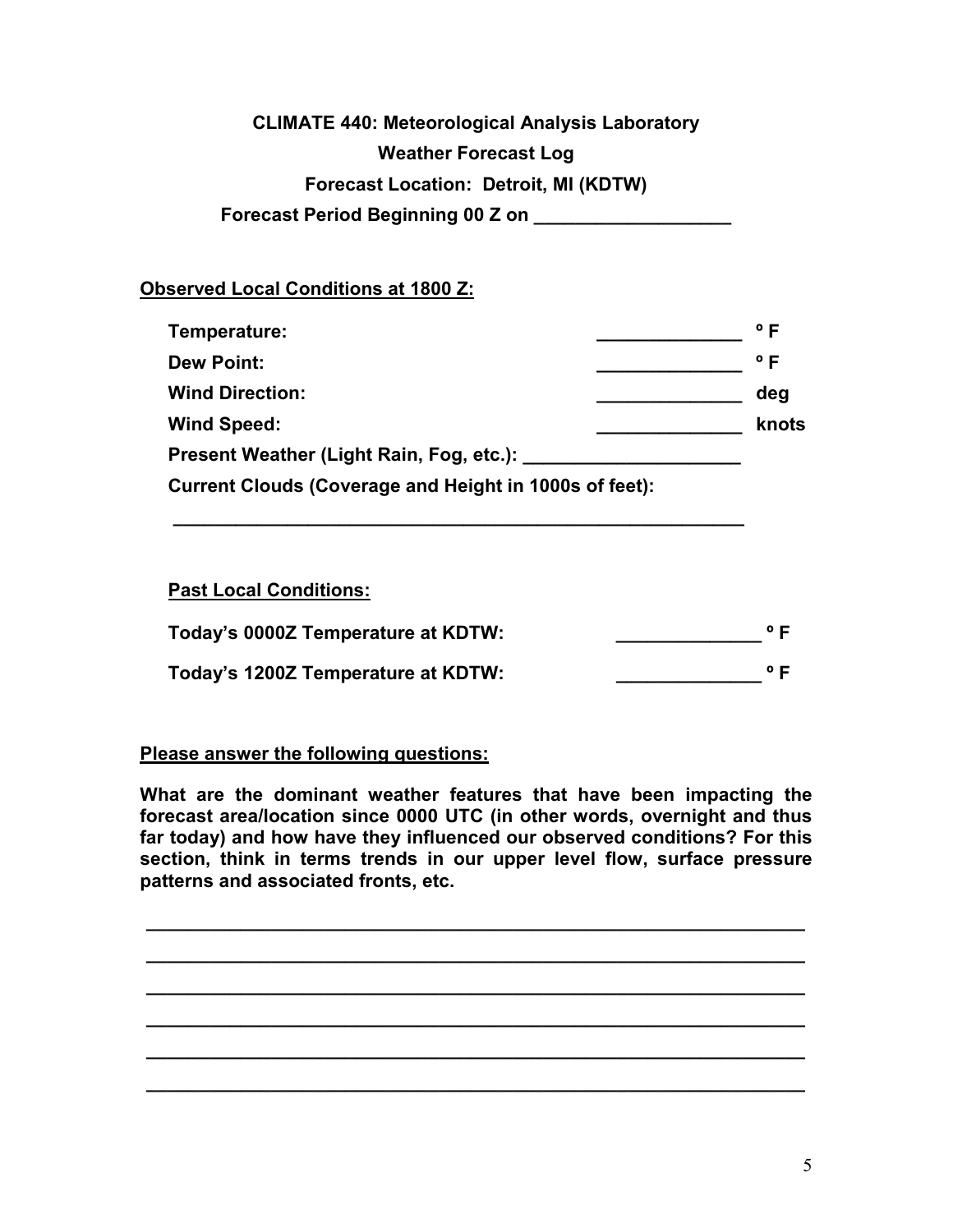**Based upon the current numerical weather prediction model simulations, how are conditions expected to evolve during our 48-hour forecast period? How will these features impact the cloud cover, temperatures, precipitation and winds across the forecast area/location during this period?** 

**\_\_\_\_\_\_\_\_\_\_\_\_\_\_\_\_\_\_\_\_\_\_\_\_\_\_\_\_\_\_\_\_\_\_\_\_\_\_\_\_\_\_\_\_\_\_\_\_\_\_\_\_\_\_\_\_\_\_\_\_\_\_\_** 

# **\_\_\_\_\_\_\_\_\_\_\_\_\_\_\_\_\_\_\_\_\_\_\_\_\_\_\_\_\_\_\_\_\_\_\_\_\_\_\_\_\_\_\_\_\_\_\_\_\_\_\_\_\_\_\_\_\_\_\_\_\_\_\_ \_\_\_\_\_\_\_\_\_\_\_\_\_\_\_\_\_\_\_\_\_\_\_\_\_\_\_\_\_\_\_\_\_\_\_\_\_\_\_\_\_\_\_\_\_\_\_\_\_\_\_\_\_\_\_\_\_\_\_\_\_\_\_ \_\_\_\_\_\_\_\_\_\_\_\_\_\_\_\_\_\_\_\_\_\_\_\_\_\_\_\_\_\_\_\_\_\_\_\_\_\_\_\_\_\_\_\_\_\_\_\_\_\_\_\_\_\_\_\_\_\_\_\_\_\_\_ \_\_\_\_\_\_\_\_\_\_\_\_\_\_\_\_\_\_\_\_\_\_\_\_\_\_\_\_\_\_\_\_\_\_\_\_\_\_\_\_\_\_\_\_\_\_\_\_\_\_\_\_\_\_\_\_\_\_\_\_\_\_\_ \_\_\_\_\_\_\_\_\_\_\_\_\_\_\_\_\_\_\_\_\_\_\_\_\_\_\_\_\_\_\_\_\_\_\_\_\_\_\_\_\_\_\_\_\_\_\_\_\_\_\_\_\_\_\_\_\_\_\_\_\_\_\_ \_\_\_\_\_\_\_\_\_\_\_\_\_\_\_\_\_\_\_\_\_\_\_\_\_\_\_\_\_\_\_\_\_\_\_\_\_\_\_\_\_\_\_\_\_\_\_\_\_\_\_\_\_\_\_\_\_\_\_\_\_\_\_ \_\_\_\_\_\_\_\_\_\_\_\_\_\_\_\_\_\_\_\_\_\_\_\_\_\_\_\_\_\_\_\_\_\_\_\_\_\_\_\_\_\_\_\_\_\_\_\_\_\_\_\_\_\_\_\_\_\_\_\_\_\_\_ \_\_\_\_\_\_\_\_\_\_\_\_\_\_\_\_\_\_\_\_\_\_\_\_\_\_\_\_\_\_\_\_\_\_\_\_\_\_\_\_\_\_\_\_\_\_\_\_\_\_\_\_\_\_\_\_\_\_\_\_\_\_\_**

## **Forecast:**

|                     | Day 1<br>Min | Day 1 $\parallel$<br><b>Max</b> | Day 1 Precip<br>Category | $\vert$ Day 2 $\vert$ Day 2 $\vert$<br>Min | <b>Max</b> | Day 2 Precip<br>Category |
|---------------------|--------------|---------------------------------|--------------------------|--------------------------------------------|------------|--------------------------|
| Your Forecast       |              |                                 |                          |                                            |            |                          |
| <b>Verification</b> |              |                                 |                          |                                            |            |                          |

#### **Verification Discussion:**

**Please provide a general description of how well your forecast verified, including some explanation of why you may have erred in your forecast.**

**\_\_\_\_\_\_\_\_\_\_\_\_\_\_\_\_\_\_\_\_\_\_\_\_\_\_\_\_\_\_\_\_\_\_\_\_\_\_\_\_\_\_\_\_\_\_\_\_\_\_\_\_\_\_\_\_\_\_\_\_\_\_\_** 

**\_\_\_\_\_\_\_\_\_\_\_\_\_\_\_\_\_\_\_\_\_\_\_\_\_\_\_\_\_\_\_\_\_\_\_\_\_\_\_\_\_\_\_\_\_\_\_\_\_\_\_\_\_\_\_\_\_\_\_\_\_\_\_** 

**\_\_\_\_\_\_\_\_\_\_\_\_\_\_\_\_\_\_\_\_\_\_\_\_\_\_\_\_\_\_\_\_\_\_\_\_\_\_\_\_\_\_\_\_\_\_\_\_\_\_\_\_\_\_\_\_\_\_\_\_\_\_\_** 

**\_\_\_\_\_\_\_\_\_\_\_\_\_\_\_\_\_\_\_\_\_\_\_\_\_\_\_\_\_\_\_\_\_\_\_\_\_\_\_\_\_\_\_\_\_\_\_\_\_\_\_\_\_\_\_\_\_\_\_\_\_\_\_** 

**\_\_\_\_\_\_\_\_\_\_\_\_\_\_\_\_\_\_\_\_\_\_\_\_\_\_\_\_\_\_\_\_\_\_\_\_\_\_\_\_\_\_\_\_\_\_\_\_\_\_\_\_\_\_\_\_\_\_\_\_\_\_\_** 

**\_\_\_\_\_\_\_\_\_\_\_\_\_\_\_\_\_\_\_\_\_\_\_\_\_\_\_\_\_\_\_\_\_\_\_\_\_\_\_\_\_\_\_\_\_\_\_\_\_\_\_\_\_\_\_\_\_\_\_\_\_\_\_**